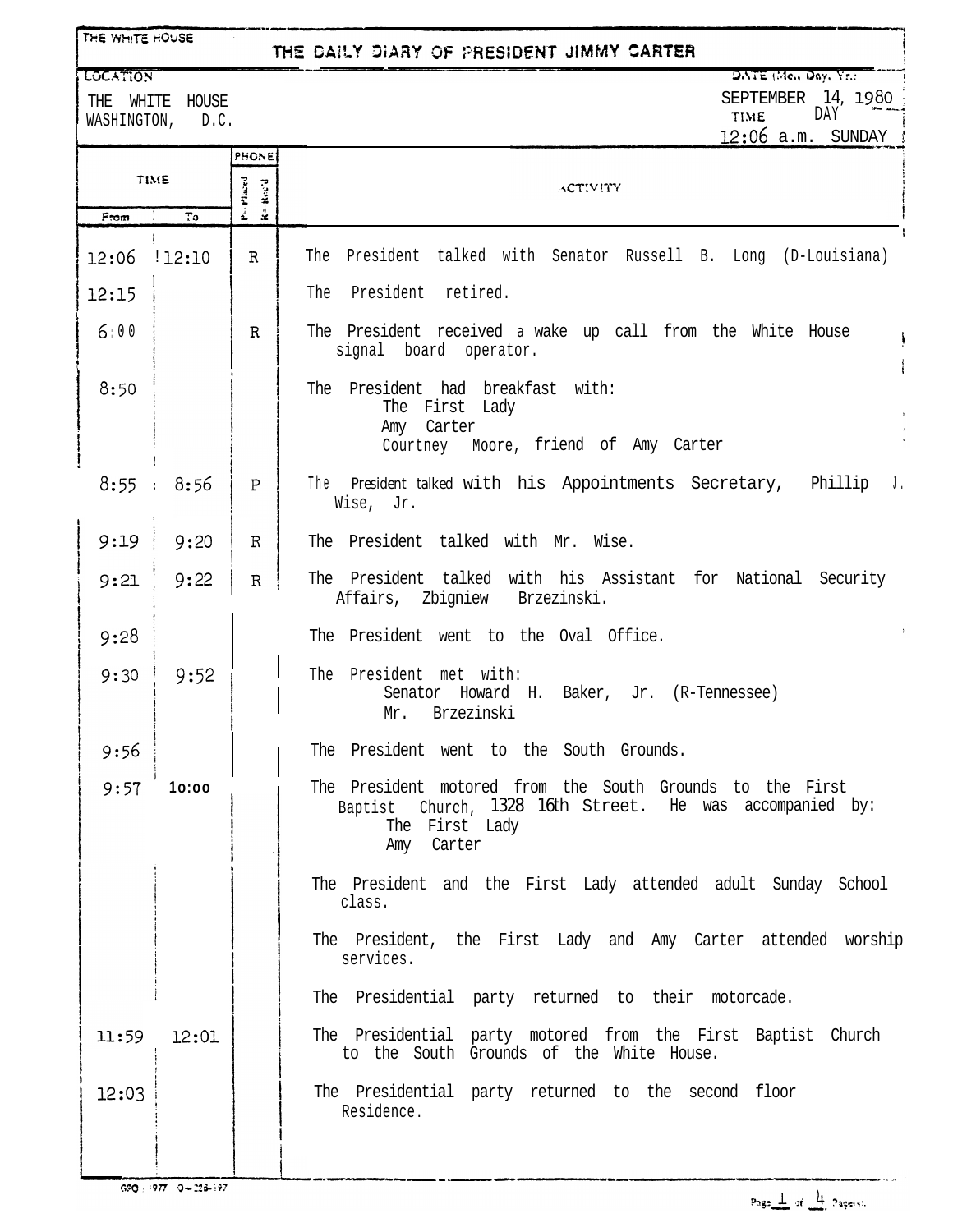THE WHITE HOUSE

### THE DAILY DIARY OF PRESIDENT JIMMY CARTER

**LOCATION** 

WASHINGTON, D.C.

**LII**

# DATE (Mo., Day, Yr.)

THE WHITE HOUSE SEPTEMBER  $14, 1980$ 

Ī

 $1:32 p.m.$  SUNDAY :

|             |         | PHONE                  |                                                                                                                                                                                                                                                                                                                                                                                                                         |  |  |
|-------------|---------|------------------------|-------------------------------------------------------------------------------------------------------------------------------------------------------------------------------------------------------------------------------------------------------------------------------------------------------------------------------------------------------------------------------------------------------------------------|--|--|
| <b>TIME</b> |         | $P = P$ laced<br>Rec'd | <b>ACTIVITY</b>                                                                                                                                                                                                                                                                                                                                                                                                         |  |  |
| From        | $T_{0}$ | $\approx$              |                                                                                                                                                                                                                                                                                                                                                                                                                         |  |  |
| 1:32        |         |                        | The President and the First Lady returned to the South Grounds.                                                                                                                                                                                                                                                                                                                                                         |  |  |
| 1:34        | 1:56    |                        | The President and the First Lady flew by Marine helicopter<br>from the South Grounds to Dewey Field, U.S. Naval Academy, i<br>Annapolis, Maryland. For a list of passengers, see<br>APPENDIX "A."                                                                                                                                                                                                                       |  |  |
|             |         |                        | The President and the First Lady were greeted by:<br>Vice Adm. William P. Lawrence, Superintendent,<br>U.S.<br>Naval Academy, Annapolis, Maryland<br>Mrs. William P. (Dianne) Lawrence                                                                                                                                                                                                                                  |  |  |
|             |         |                        | The President and the First Lady went to their motorcade.                                                                                                                                                                                                                                                                                                                                                               |  |  |
|             |         |                        | The President and the First Lady motored from Dewey Field to<br>the Taylor Funeral Home.                                                                                                                                                                                                                                                                                                                                |  |  |
| 2:04        |         |                        | The President and the First Lady went inside the funeral home.                                                                                                                                                                                                                                                                                                                                                          |  |  |
|             |         |                        | The President and the First Lady met with:<br>Mrs. Warren R. "Red' (Joy) Colegrove, widow of the<br>former classmate of the President's at the U.S.<br>Naval Academy<br>Mrs. William (Sheila) Gallagher, daughter<br>William Gallagher, son in law<br>Mrs. Richard (Betsy) Sundt, daughter<br>Richard Sundt, son in law<br>Peter Colegrove, son<br>Mrs. Peter (Patty) Colegrove, daughter in law<br>Paul Colegrove, son |  |  |
| 2:04        | 2:25    |                        | The President and the First Lady met to express their condo-<br>lences to members of the Colegrove family.                                                                                                                                                                                                                                                                                                              |  |  |
| 2:25        |         |                        | The President and the First Lady returned to their motorcade.,                                                                                                                                                                                                                                                                                                                                                          |  |  |
| 2:25        | 2:29    |                        | The President and the First Lady motored from the Taylor Funeral<br>Home to Dewey Field.                                                                                                                                                                                                                                                                                                                                |  |  |
| 2:33        | 2:54    |                        | The President and the First Lady flew by Marine helicopter<br>from Dewey Field to the South Grounds of the White House.<br>For a list of passengers, see APPENDIX<br>"A."                                                                                                                                                                                                                                               |  |  |
| 2:54        |         |                        | The President and the First Lady returned to the second floor<br>Residence.                                                                                                                                                                                                                                                                                                                                             |  |  |

GPO: 1977 0-229-197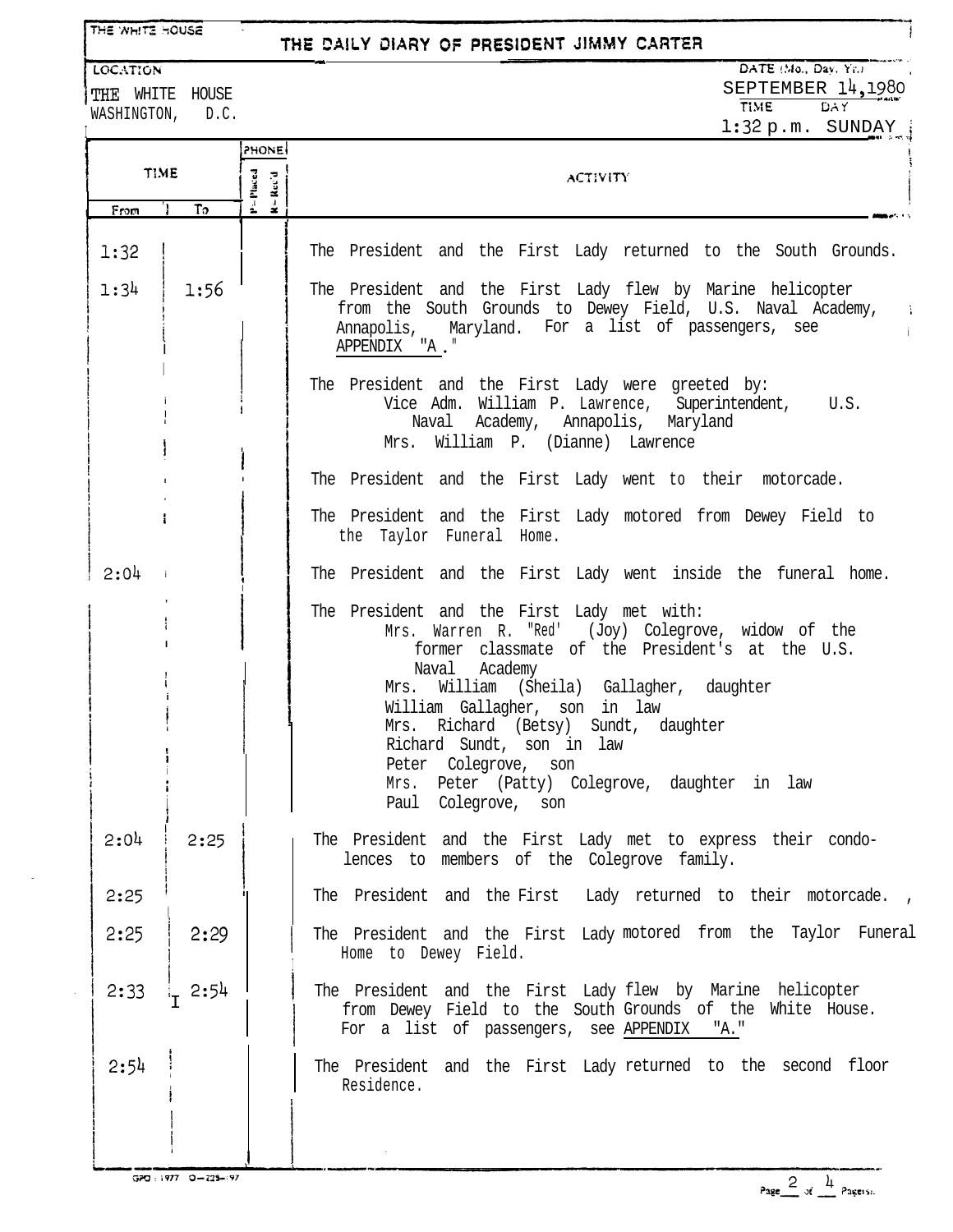#### THE WHITE HOUSE

**LOCATION** 

From

 $3:15$ 

 $3:18$ 

 $3:21$ f Indian and Indian and Indian and Indian and Indian and Indian and Indian and Indian and Indian and Indian  $|3:27$ 

 $3:44$ 

 $3:47$ 

 $4:32$ 

 $3:35$ 

 $3:29$ 

**I**

i<br>!

i

 $\, {\bf P}$ 

**PHONE** 

Pluced<br>Rec'd

- 2

 $\, {\bf P}$ 

 $P$ 

 $\Delta$ 

 $P$ 

I?

### THE DAILY DIARY OF PRESIDENT JIMMY CARTER

DATE (Mo., Dav. Yr., SEPTEMBER  $14, 1980$ <br>TIME DAY  $DAY$ 

THE WHITE HOUSE WASHINGTON, D.C.

**TIME** 

 $\overline{\tau_0}$ 

 $3:17$ 

 $3:20$ 

 $3.23$ 

 $3:30$ 

 $3:37$ 

 $3:50$ 

3:15 p.m. SUNDAY . + :,a\ ACTIVITY <sup>i</sup> au\* The President talked with Milton A. Wolf, former Ambassador of the U.S. to the Republic of Austria. The President talked with Jesse L. Jackson, National President, ' Operation PUSH, Chicago, Illinois. i I The President telephoned Mr. Wise. The call was not completed. P 1 The President talked with his Personal Assistant and Secretary, I Susan S. Clough. P The President, talked with James 0. Eastland, former Senator (D-Mississippi). . P The President talked with Representative Edward J. Stack ! (D-Florida). The President telephoned J.N. "Jack" Warren, President of I. I I Goldrus Drilling Corporation, Houston, Texas. The call was not completed. The President talked with Kevin O'Connor, President, City Council, Milwaukee, Wisconsin.

3:52 R 3:55 The President talked with Mr. Wise.

4:23 R  $4:25$ The President talked with Mr. Warren.

 $4:33$ R The President talked with Ms. Clough.

 $4:34$ P ! The President telephoned Dolph Briscoe, Jr., former Governor (D-Texas). The call was not completed.

P  $4:37$  4:38 The President talked with his Press Secretary, Joseph L. "Jody" Powell.

P  $4:45$   $4:50$ The President talked with Mr. Powell.

 $5:04$ 5:05 R The President talked with Mr. Powell.

The President talked with Timothy E. Kraft, Campaign Manager,  $5:07$ 5:lO P Carter Mondale Presidential Committee, Inc.

 $5:11$ The President talked with Representative Lindy Boggs  $5:10$ P (D-Louisiana).

P .<br>Italian menye  $5:14$  /  $5:15$ The President talked with Representative Jerry Huckaby <sup>I</sup> (D-Louisiana).

GPO: 1977 0-228-197

 $\mathbf{I}$ 

**i**